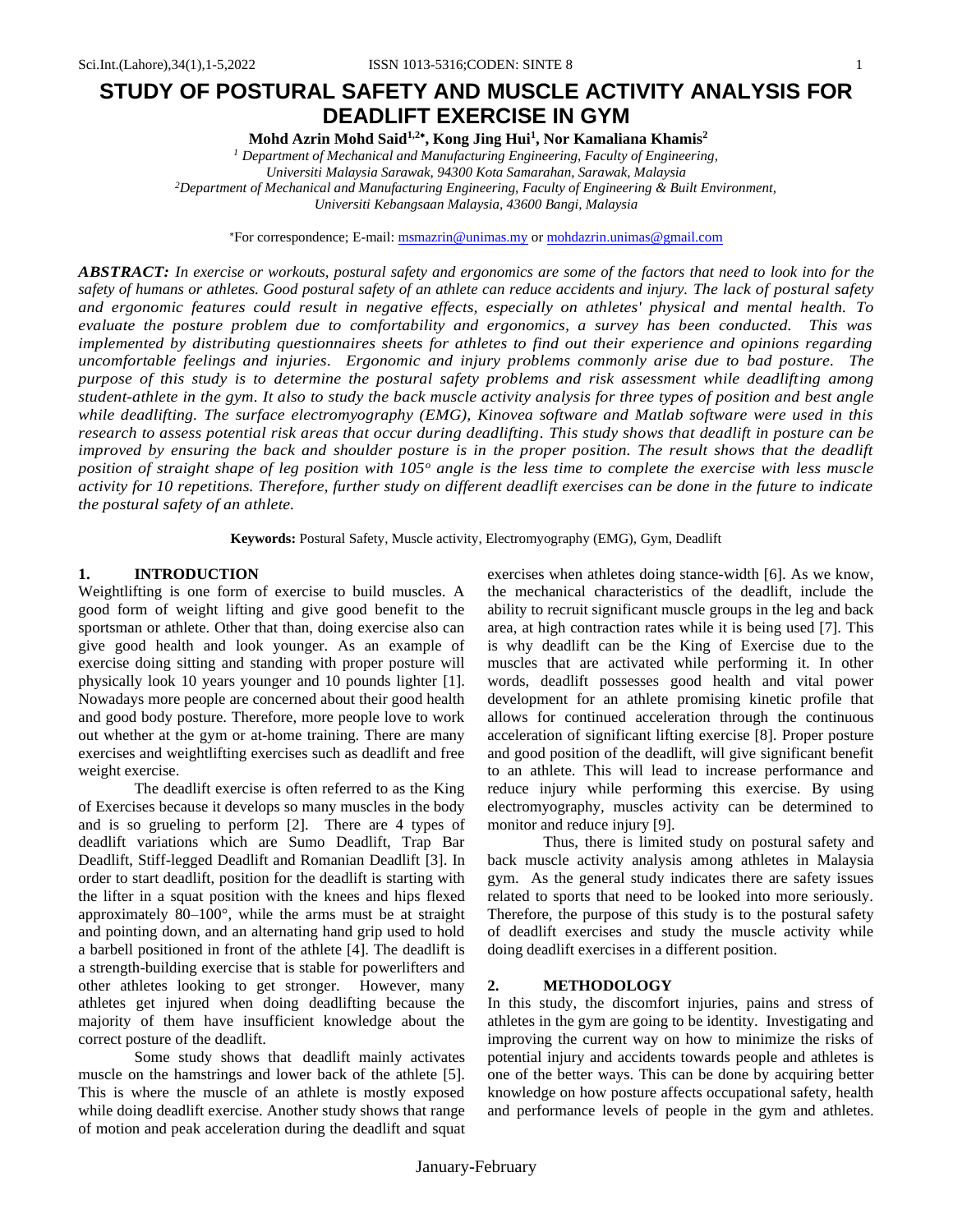**3.1 Questionnaire results**

This study has been done in the selected gym. For this study deadlift was the only exercise to be the focus.

# **2.1 Questionnaires**

In this study, data were collected via anonymous questionnaires. The questionnaires consisted of two sections. Section 1 is about the athlete's personal detail which was to determine the weight, height and current health. While in section 2, the questions were more focused on ergonomic which is determining the cause of discomfort and injuries body parts.

# **2.2 Sample Size**

For the sample size, there are 50 respondents (people using the gym) are required to answer the questionnaire survey. As for this experimental research, 30 subjects per group is often cited as the minimum [9]. While for this objective measurement, there are 10 athletes were selected to fulfill the experiment which is about 20% of the respondents. As cited by other researchers, state that 10 is the minimum number for a pilot study [10].

# **2.3 Observation Using Video Motion Analysis**

Throughout the observation, analysis can be made for the wrong posture. The video has been taken by digital camera to indicate athletes postural during deadlift to complete the exercise. Kinovea software has been used for motion capture with X-coordinate and Y-coordinate of the athlete for further analysis.

# **2.4 Electromyography**

In this study, surface EMG has been used to study the muscle activity of the athlete while deadlifting. The surface EMG sensor electrodes are placed over the back of the athlete, then the ground electrode is placed over a bony area shown in figure 1.



**Fig 1: Surface EMG position on athlete back**

# **3. RESULTS AND DISCUSSION**

This study was conducted in UNIMAS Gym in Kota Samarahan, Sarawak, Malaysia. The selected gym is under University Management that can be used by students and staff. This study mostly discussed the result of postural safety, muscle activity, best angle position and position of deadlift exercise.

From a total of 50 respondents, all of them at least have experience in the gym and doing deadlift exercises. In this study, identifying the sources of injury will help to get a clearer picture of where the health problem originates and the nature of it as well as how to deal with the problem and necessary recommendations to be considered when solving those problems. Table 1 shows the summary sources of injury according to the 50 respondents.

#### **Table 1: Source of Injuries**

| No.                     | <b>Sources of Injury</b>                        |              | <b>Rating</b> |       | Total (no. of |  |
|-------------------------|-------------------------------------------------|--------------|---------------|-------|---------------|--|
|                         |                                                 | $\mathbf{1}$ | 2             | 3     | respondents)  |  |
| $\mathbf{1}$            | Lift overload dumbbell                          | 14           | 18            | 18    | 50            |  |
| $\overline{2}$          | No idea on how much load need to lift according | 13           | 20            | 17    | 50            |  |
|                         | to your weight                                  |              |               |       |               |  |
| 3                       | Lack of safety equipment                        | 15           | 20            | 15    | 50            |  |
| $\overline{\mathbf{4}}$ | No idea on how to do the correct posture        | 9            | 16            | 25    | 50            |  |
| 5                       | Lack of rest time for each repetition           | 16           | 23            | 11    | 50            |  |
| 6                       | Does not warming up before exercise             | 14           | 17            | 19    | 50            |  |
| 7                       | Lack of sleep                                   | 17           | 16            | 17    | 50            |  |
| <b>Ratings:</b>         |                                                 |              |               |       |               |  |
|                         | $\overline{\mathbf{c}}$<br>1                    |              |               | 3     |               |  |
|                         | None<br>Rarely                                  |              |               | Often |               |  |

In table 1, shows the rating of none, rarely and often for all sources of injury listed. Most of the respondents are actively working out in the gym. This table, shows the injuries are mostly related to overload weight lift, wrong posture, and not warming up before exercise. Whereby the fewer injuries were lack of rest time for each repetition. These common injuries also may occur higher if the student is new to doing a deadlift. Figure 2 shows the percentage of rating 3 of the source injury.



**Fig 2: Percentage rating 3 injury**

From figure 2, there is the majority of 24% are no idea how to do the correct posture. The second highest is does not warm up before exercise while lack of rest time for each repetition is the lowest rate. Thus, the correct posture is the most serious problem among student-athletes.

# **3.2 Deadlift Posture**

In this result, figure 3 shows bad posture while doing deadlift exercises. The athlete has done poor back posture during deadlifting. The deadlift places significant stress on the back muscle, if athletes perform the wrong posture, this will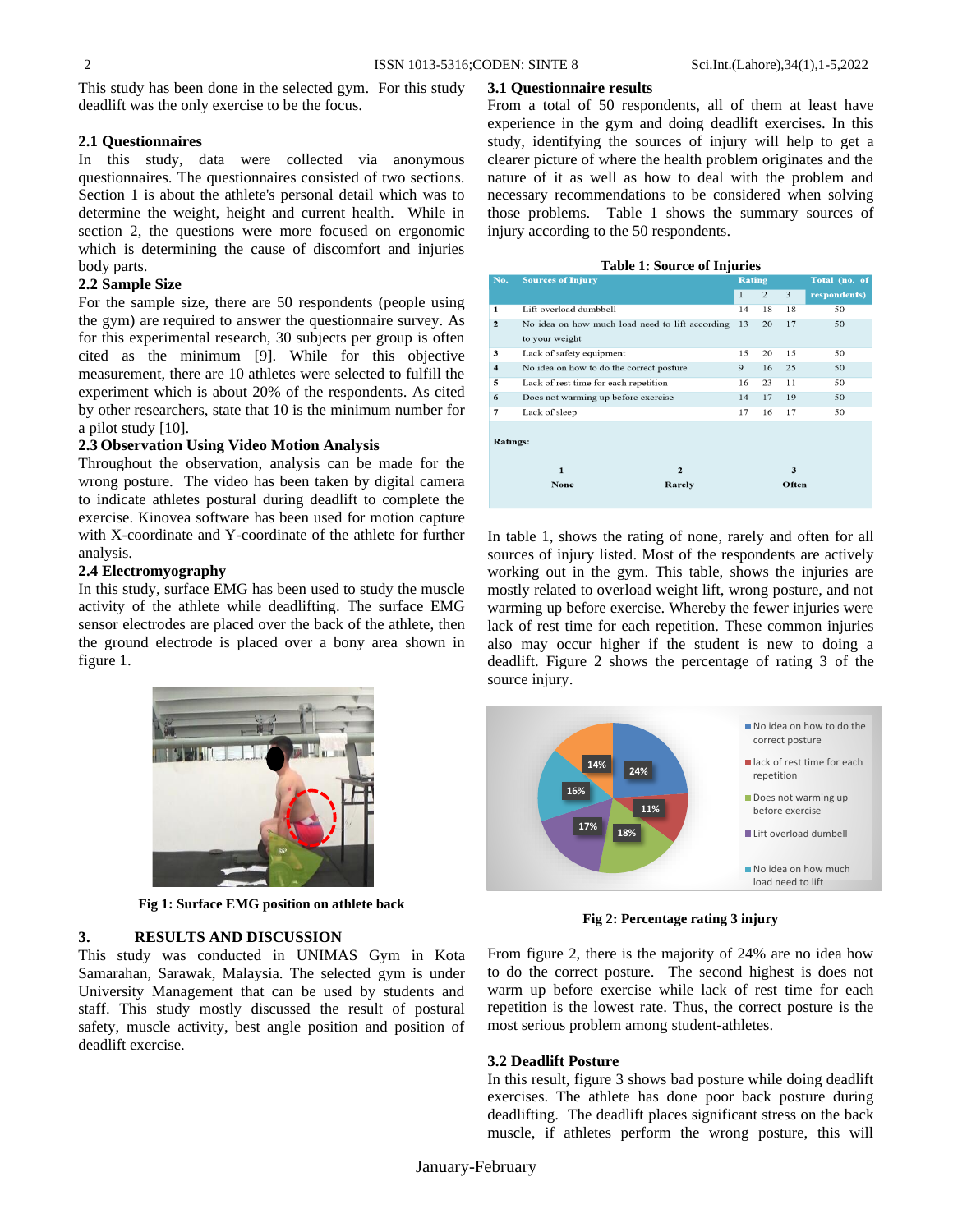increase the risk of hurting the lower back. This led to back pain injuries if an overload of lifting without correct posture.



**Fig 3: Poor back posture**

While figure 4 shows the poor shoulders postures. Shoulders must be in front of the bar when set up for the deadlift. Shoulders above the bar or back of the bar don't work because it puts hips too low. Knees and shins will come too far forward. The athlete will hit the bar on the way up. Correct shoulder posture will prevent knee injury and improve performance.



**Fig 4: Poor shoulder posture**

### **3.3 Deadlift Foot Posture**

In this study, we focus on deadlift foot posture to discover the comparison of time to complete repetition for each foot posture and angle. Figure 5 (a) shows the normal position of the athlete standing before doing the deadlift. The athlete will do a deadlift and then back to the normal position for 10 repetitions. Figure 5 (b) shows straight shape foot posture, figure 5 (c) shows 'V' shape foot posture and figure 5 (d) shows 'A' shape foot posture.



**(a) Normal Standing Position (b) Straight shape foot posture**





**(c) 'V' Shape foot posture (d) 'A' Shape foot posture**

**Fig 5: Deadlift posture (a, b, c, d)**

For time to complete deadlift repetition, there are 3 angle positions selected which are 65°, 90° and 105°, and shown in figure 7, figure 9 and figure 11 respectively. While in figure 6 show the comparison of the average time to complete 10 repetitions deadlift position.



**Fig 6: Average time to complete 10 repetitions deadlift position**

Figure 6 shows that there is a significant time comparison from different positions of the athlete to complete deadlift repetitions with a different angle. It shows that the straight leg position has a less average time to complete compared to the shape leg position. While bend of leg degree of angle shows that  $105^{\circ}$  degree has a less average time to complete for all position of leg shape.

### **3.4 Deadlift Angle and Electromyography analysis**

Most of the athlete shows the average time to complete is easier and less discomfort at an angle of 105°. This is the leg bending over with the correct angle with gives less harm to the back of the athlete. In this study, there are three angles have been investigated with electromyography (EMG). This EMG gives the reading of the back muscle activity of an athlete while deadlifting. Figure 7 till figure 12 shows the results and findings were discussed.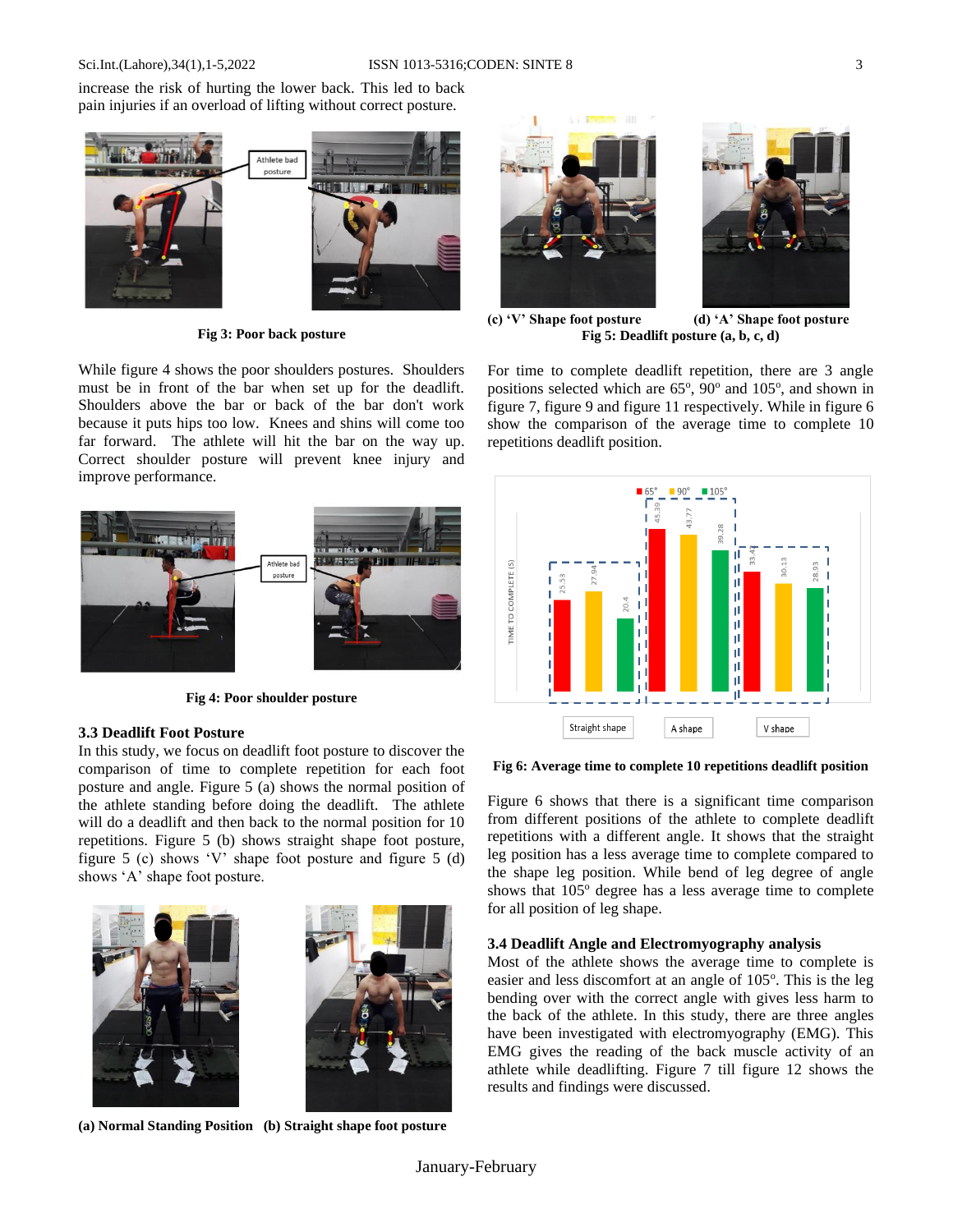

**Fig 7: Angle of 65<sup>o</sup> deadlift**



**Fig 8: Angle of 65<sup>o</sup> deadlift (a) Rectification EMG (b) Linear envelope EMG** 

Figure 7 shows the athlete angle of  $65^\circ$  before doing the deadlift for 10 repetitions. While figure 8 shows the back muscle activity generated from Surface EMG analysis. Figure 8 (a) shows the rectification of the EMG Signal with the back muscle activity showing about 50mv up to 400mv. For low pass filtered EMG Signal shown in figure 8 (b) give the linear envelope increasing and inconsistent reading of back muscle activity. This shows that the back muscle needs to work hard and lift the weight at a  $65^\circ$  angle. It also may be due to the discomfort of the athlete to lift at that angle position.



**Fig 9: Angle of 90<sup>o</sup> deadlift**



**Fig 10: Angle of 90<sup>o</sup> deadlift (a) Rectification EMG (b) Linear envelope EMG** 

Another position of the athlete at an angle of  $90^\circ$  before doing the deadlift for 10 repetitions is shown in figure 9. Figure 10 shows the back muscle activity generated from Surface EMG analysis. Figure 10 (a) shows the rectification of the EMG Signal with the back muscle activity showing about 50mv up to 120mv. While for low pass filtered EMG Signal shown in figure 10 (b) give the linear envelope reading of back muscle activity between 5mv up to 35mv. This shows that less back muscle is needed to lift the weight at a  $90^\circ$ angle.



**Fig 11: Angle of 105<sup>o</sup> deadlift**



**Fig 12: Angle of 105<sup>o</sup> deadlift (a) Rectification EMG (b) Linear envelope EMG** 

Figure 11 shows the athlete angle of  $105^{\circ}$  before doing the deadlift for 10 repetitions. Meanwhile, figure 12 shows the muscle activity generated from Surface EMG analysis. Figure 12 (a) shows the rectification of the EMG Signal with the back muscle activity showing about 10mv up to 50mv. Then the low pass filtered EMG Signal shown in figure 12 (b) gives the linear reading of back muscle activity about 5mv up to 15mv. This low reading of muscle activity shows that the back muscle needed very little to lift the weight at 105° angle compare to 65° and 90°.

From this result, it was shown that with the proper posture of deadlifting while ensuring injury and discomfort of an athlete can be reduced. Other than that, it also shows that back muscles activity is increasing due to the position of the foot, and the angle of deadlifting give a significant effect to an athlete. The previous study shows that myoware sensor can be used in EMG to evaluate muscles activity of workers in grocery at the lower back muscle [12]. Therefore, in this study EMG signals that are evaluated from the back muscle of an athlete can be used to investigate the discomfort and performance. However, another study also shows that